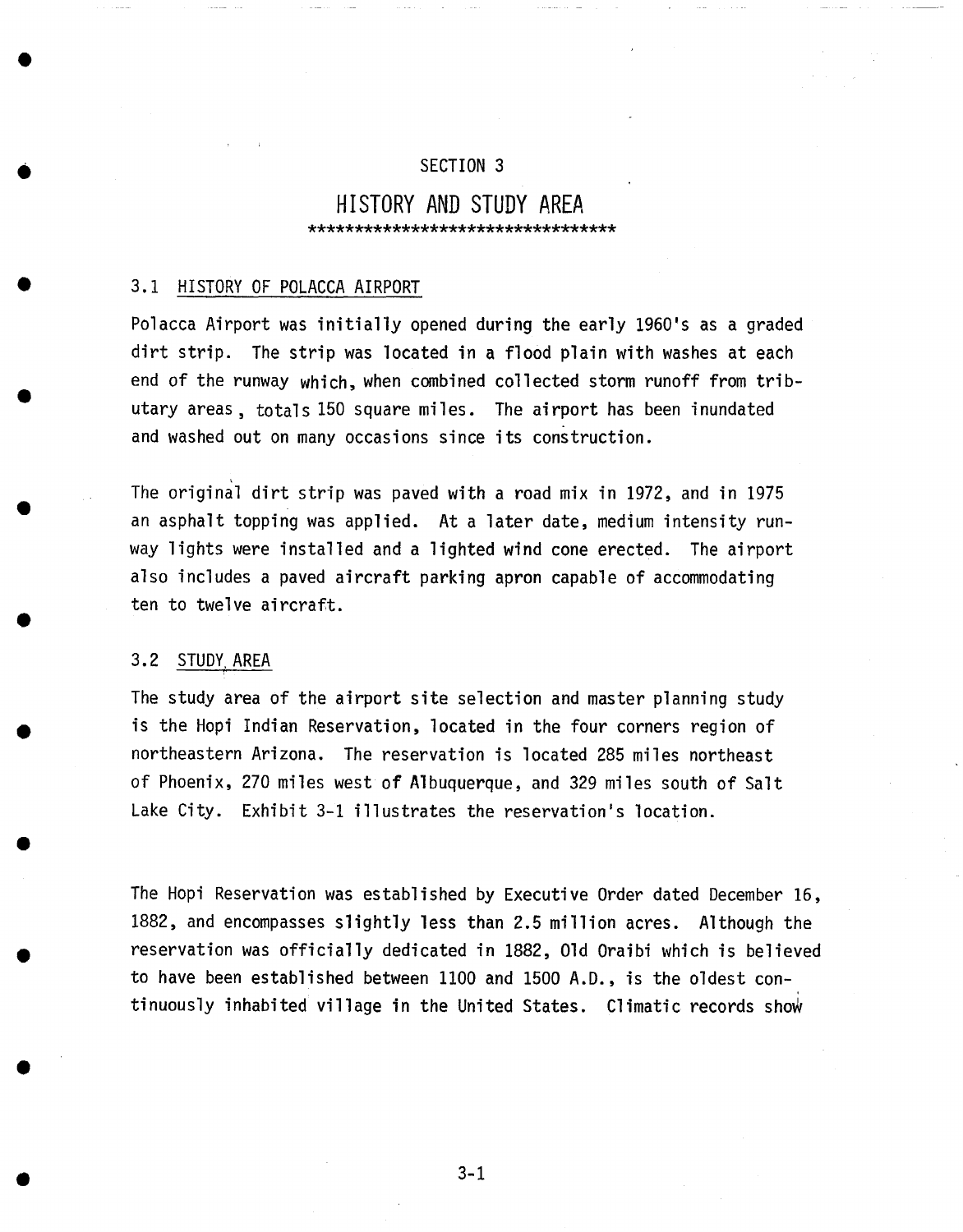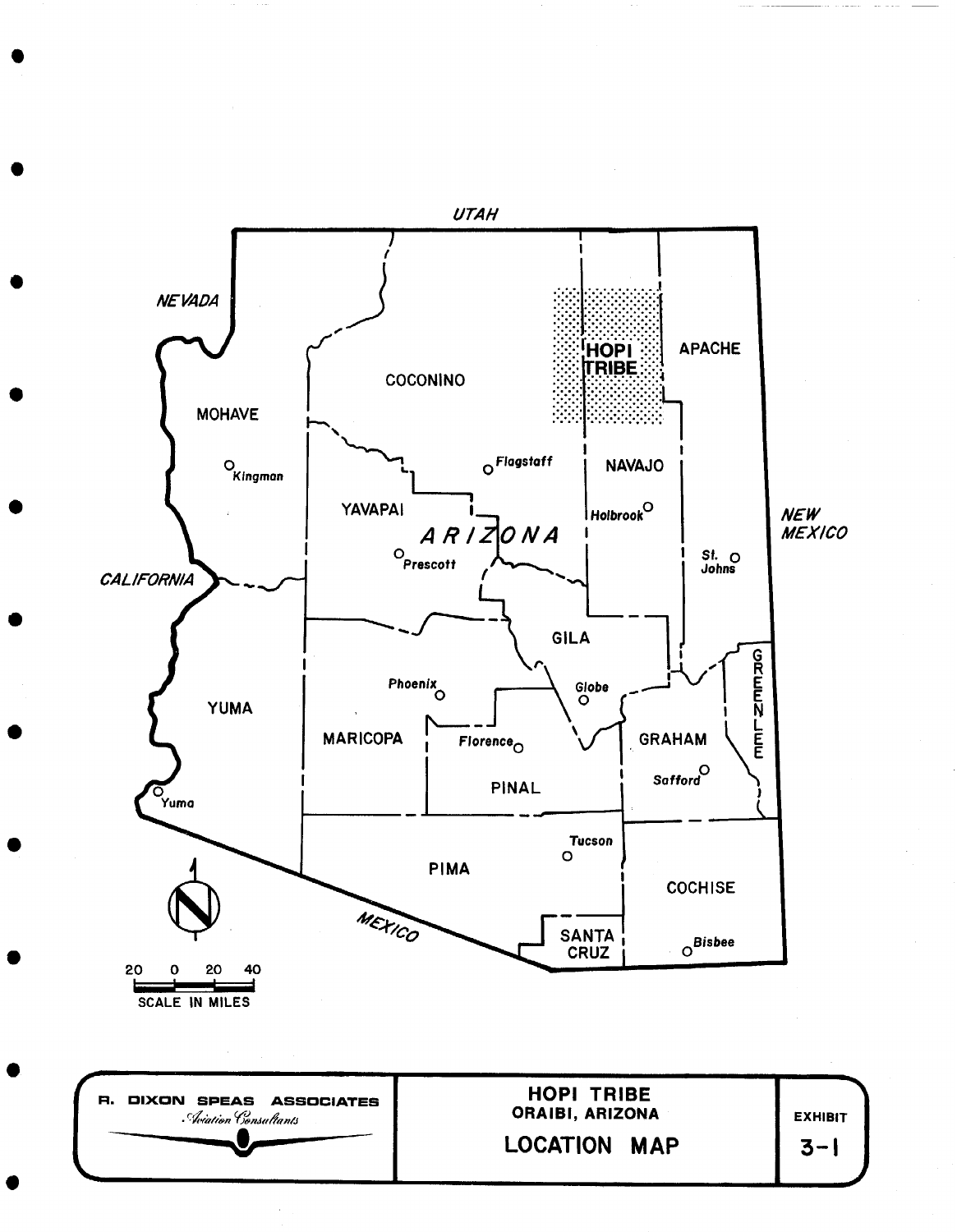a relatively mild temperature variation, ranging from a low of  $16^{\circ}$  F in January, to a high of  $89^{\circ}$  F in July, and averaging about  $51^{\circ}$  F. On the average there is I0 inches of annual rainfall, with about 3 inches occurring during July and August. Winds generally prevail from the southwest.

Whereas the northern portion of the reservation is characterized by many mesas, the southern portion is generally rolling desert. The entire reservation is atop the Colorado Plateau and ranges between a low of 4,900 feet in the southwest to a high of 7,000 feet in the northeast. Springs and wells are the only reliable source of water, since most streams and lake beds are dry, except during or immediately after rain. There is no extensive vegetation coverage of the land, nor any major resources of wildlife.

The Executive Order 1882 Hopi Indian Reservation is illustrated in Exhibit 3-2.